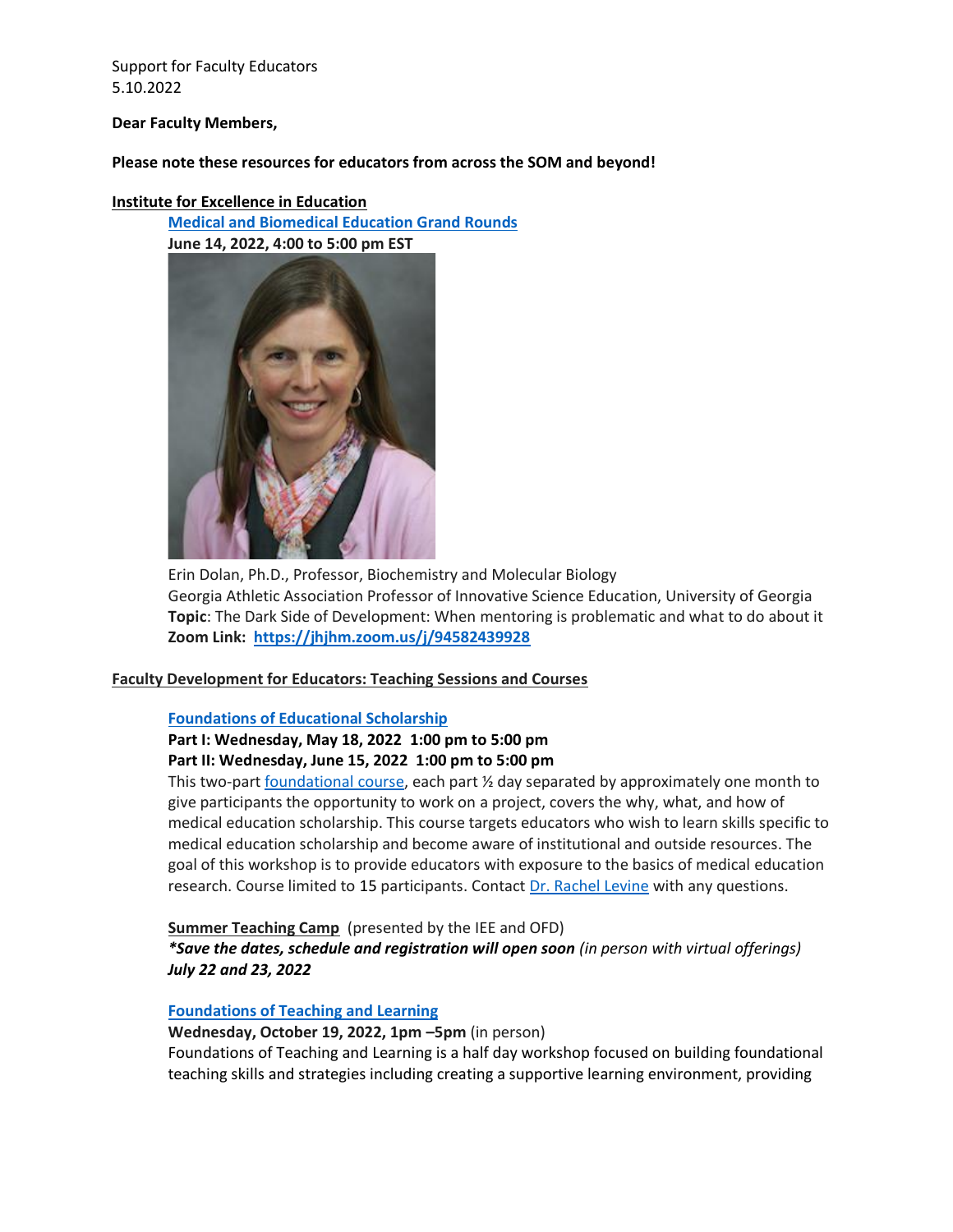> effective feedback, small and large group teaching, and clinical teaching tips. Course limited to 35 participants. Contact [Dr. Rachel Levine](mailto:rlevine@jhmi.edu) with any questions.

### **Longitudinal Program in Teaching Skills (Fall 2022)**

Every Thursday, 8:30am-12pm, from September-December and February-April. This 24 week program is designed for faculty who wish to become master educators. The content and instructional methods are evidence-based and grounded in learning theory. Participants work in supportive learning communities to apply content and skills to their own teaching challenges and opportunities. Minimal work outside of sessions is required. CME is available for both courses. Contact [Dr. Rachel Levine](mailto:rlevine@jhmi.edu) for information, dates and registration.

# *\* If you would like to register for any of the [Curriculum Development programs](https://hopkinsbayviewinternalmedicine.org/programs/faculty-development-johns-hopkins-bayview-internal-medicine/curriculum-development-program/curriculum-development-program-offerings/) below, please forward your c.v. and a brief description of your curricular responsibilities/interests to our Course Administrato[r Kim Mryncza.](mailto:kmryncz1@jhmi.edu?subject=Curriculum%20Development%20Programs)\**

**Curriculum Development Practicum** – 15 flexibly scheduled hrs w/a mentor July 1, 2022 – June 30, 2023 or January 1, 2023 – June 30, 2023

**Longitudinal Program in Curriculum Development** September 7, 2022 – June 14, 2023, every Wednesday 8:00 a.m. – 12 noon

### **Principles & Practice of Curriculum Development 16-hr Workshop:**

Monday, October 3 and 10, 2022 or Monday, January 9 and 16, 2023 or Tuesday, March 21 and March 28, 2023 or Thursday/Friday, May 4 and 5, 2023

# **Foundations of Curriculum Development 4-hr Workshop:**

Wednesday, February 8, 2023 (8 am-12 noon) *or* Wednesday, April 26, 2023 (8 am-12 noon)

### **Online Modules**

Want to improve your teaching skills on your own time? Check out these self-paced modules:

• Johns Hopkins Institute for Excellence in Education: **[Improve Your Teaching Website](https://improveteaching.med.jhmi.edu/)**

• **[Intro to CD Online:](https://hopkinsbayviewinternalmedicine.org/programs/faculty-development-johns-hopkins-bayview-internal-medicine/curriculum-development-program/curriculum-development-program-offerings/)** This self-paced, asynchronous online course provides an introduction to each step of the Six-Step Approach to Curriculum Development for health professions educators. It features presentations by curriculum development experts, interactive exercises, questions to check your understanding and a summative exercise at the end for CME credit. It can be completed on a computer or mobile device at your own pace and is designed to take approximately 6 hours to complete.

### **Books that change the way we teach**

Books, especially non-medical books, can provide important insights into all aspects of our work including teaching. This section provides book recommendations and brief insights for teaching.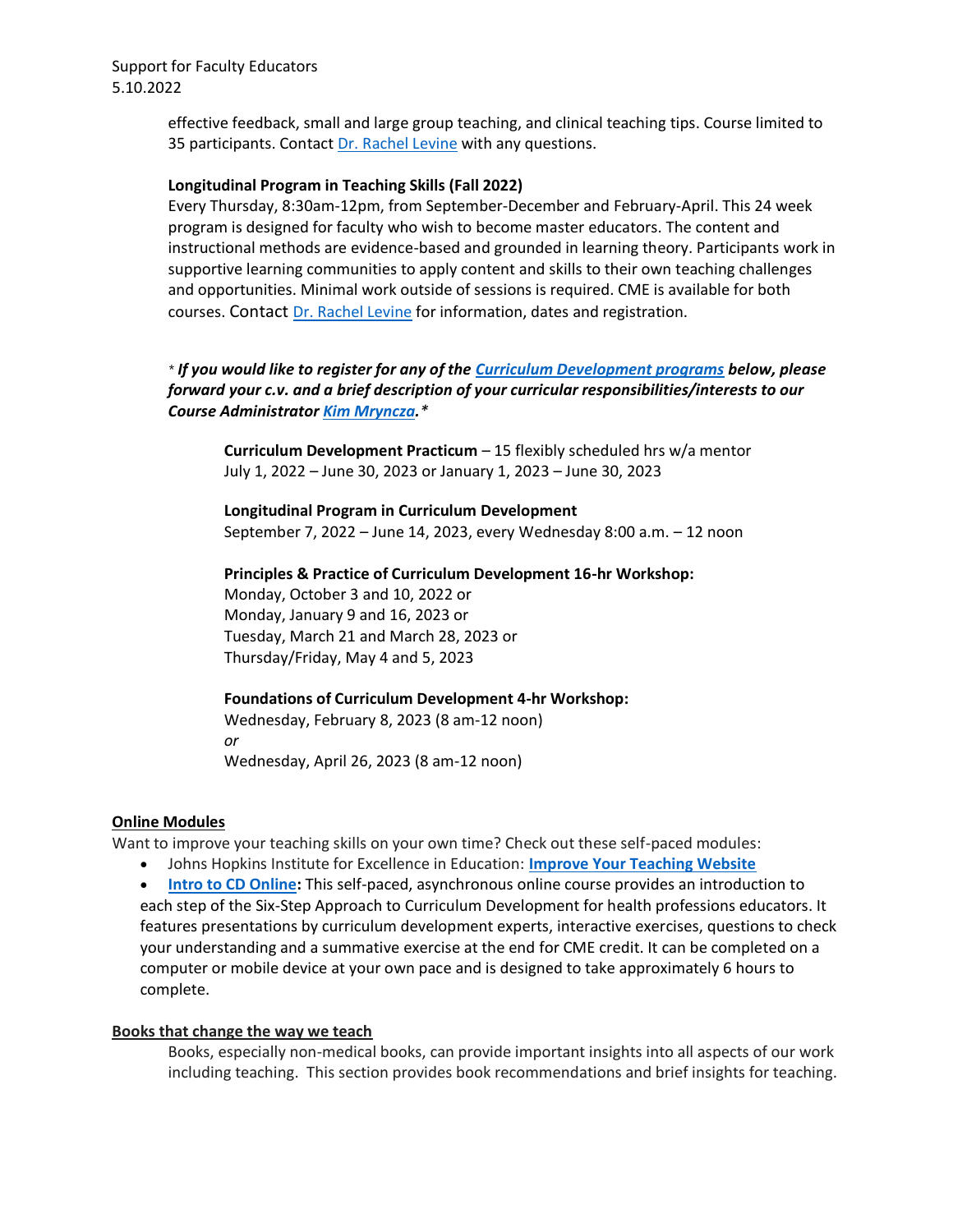Please share any book recommendations including 1-2 sentences on how this book changed the way you teach or approach learners. You can send your picks to [Dr. Rachel Levine.](mailto:rlevine@jhmi.edu?subject=Books%20that%20change%20the%20way%20we%20teach) **Hitting Pause 65 Lecture Breaks to Refresh and Reinforce Learning** By Gail Taylor Rice Want to deliver engaging and effective virtual or face to face lectures? If so, check out this book which summarizes the science of learning, which supports building in pauses into your content delivery so that learning happens because - "Whoever is doing the work and the talking is doing the learning." Rice provides specific strategies and examples for promoting deeper learning by incorporating active learning into traditional lecture-based teaching. Recommended by Rachel Levine, MD.

### *Johns Hopkins Must Reads* **in Medical Education**

Please check out [Must Reads](https://hopkinsbayviewinternalmedicine.org/must-reads/) in medical education. Each month a multidisciplinary team systematically scans the published literature to identify 3-4 articles for those who want to keep up with the most important advances and ideas in health professions education. At the site, you can get *'The Gist'* and see *'Why This is A Must Read'* and link to the selected articles. Want to be part of the Must Reads team? Anyone interested join in reviewing and selecting articles for one or more month's cycles please email [Dr. Sean Tackett,](mailto:stacket1@jhmi.edu?subject=Johns%20Hopkins%20Must%20Reads) to learn more.

### **Connect with other Educators for Scholarship and Professional Development**

[IEE LinkED](https://bit.ly/IEELink) an online tool connecting Hopkins faculty to share expertise in education and build opportunities for collaboration on educational projects. One important group in IEE LinkED are emeritus and retired faculty, in [The Academy at Johns Hopkins,](https://www.hopkinsmedicine.org/the-academy/) who continue to be available to share their expertise in education, research and clinical medicine through advising, mentoring [and coaching.](https://bit.ly/AcadMS)

### **Funding support for Educators**

[https://www.hopkinsmedicine.org/institute\\_excellence\\_education/educator](https://www.hopkinsmedicine.org/institute_excellence_education/educator-resources.html#funding)[resources.html#funding](https://www.hopkinsmedicine.org/institute_excellence_education/educator-resources.html#funding) 

### **Research Support for Educators**

**Biostatistics Epidemiology and Data Management (BEAD) Core** provides research support services to faculty and trainees. Research support services include assistance with epidemiologic study design, biostatistical analyses, IRB and grant submissions, and abstract and manuscript preparation. Faculty from the Departments of Medicine, Pediatrics, Gynecology & Obstetrics, JHBMC and any investigator using Patient Reported Outcomes (PROs) have 20 free hours to use each academic year.

The BEAD Core offers a CME program for faculty with educational research or scholarly projects. The program provides individualized learning on a research project for up to 24 hours of CME credit during a 12-month period. Faculty can enroll at any time [\(on the OCME site\)](https://hopkinscme.cloud-cme.com/course/courseoverview?P=0&EID=32263) and with projects at any stage of development. Feel free to contact [Dr. Sean Tackett](mailto:stacket1@jhmi.edu?subject=BEAD%20Core) if you are interested or have any questions.

Please email the **[BEADCore@jhmi.edu](mailto:BEADCore@jhmi.edu)** or **[visit here](http://beadcore.jhu.edu/services/sign-up-for-services/)** to request a consult. BEAD core includes team members with educational research expertise.

### **Beyond Hopkins**

### **Upcoming Medical Education Meetings**

• **[AAMC Learn Serve Lead](https://www.aamc.org/professional-development/events/learn-serve-lead) November 11-15, 2022, Nashville, TN**